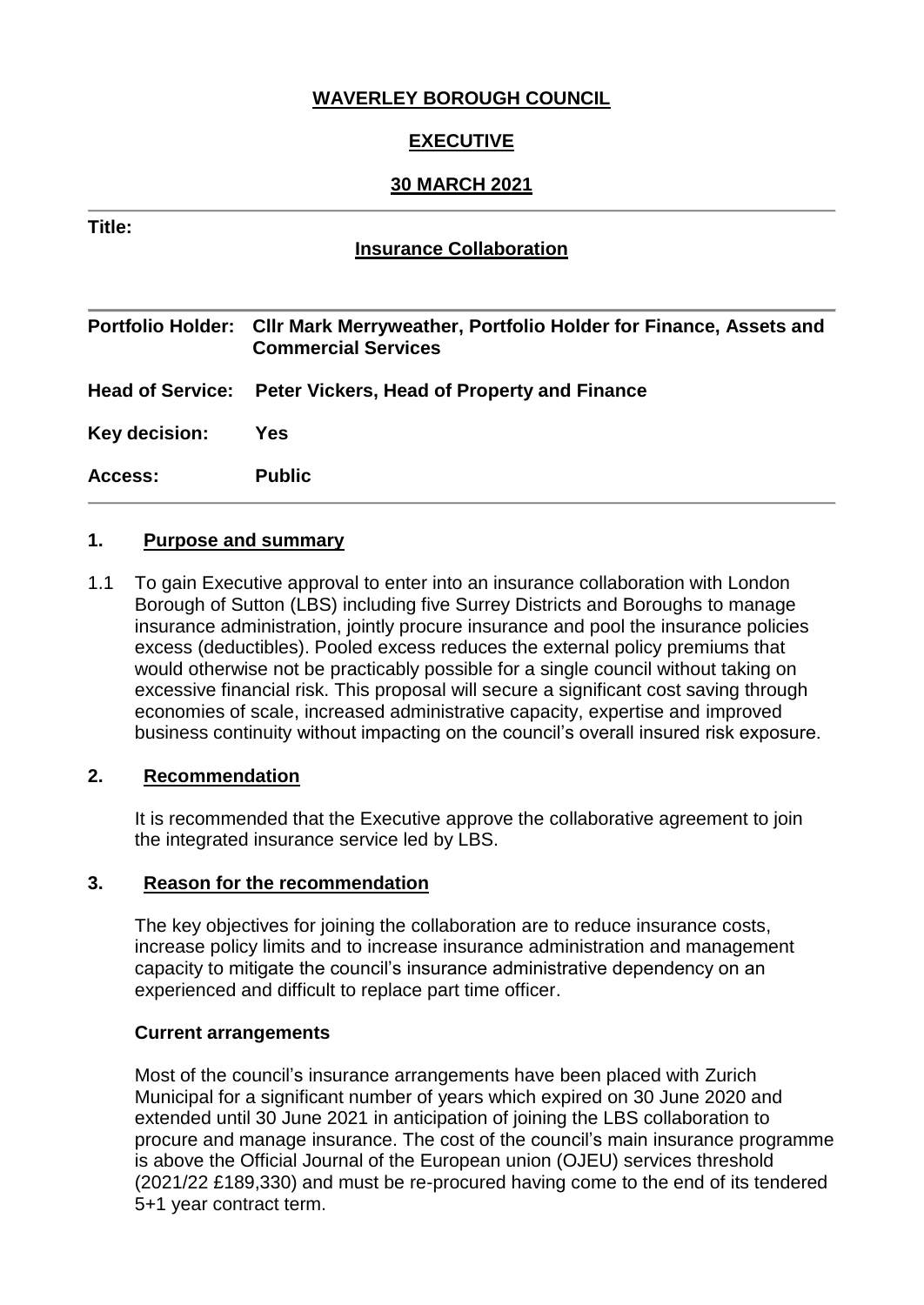The total annual main insurance programme premiums for the last four years is shown in the table below. It is evident that the cost of insurance has contributed a sizable above inflation upward cost pressure on the council's finances.

| Year    | Amount  |
|---------|---------|
| 2017/18 | 465,000 |
| 2018/19 | 488,000 |
| 2019/20 | 495,000 |
| 2020/21 | 512,000 |

The council has sought insurance market advice from its broker (Marsh) and has been advised that local authority insurance premiums are rising rapidly with less cover being available. The main drivers for the hardening market are uncertainties over the impact of covid and brexit and the spiralling cost of insurers purchasing reinsurance. Insurers are also seeking to cap their exposures to catastrophe cover by imposing lower limits of indemnity on their policies. Marsh advised that local authorities should anticipate increases of 12.5% – 17.5% (and possibly more for certain insurers) across all classes of business (particularly liability and property) for renewals this year. There is limited scope to influence the increase in premiums other than to accept a higher deductible (excess) and lower policy cover, resulting in increased financial risk/cost to the council.

# **Procurement Options**

There are limited options available for procuring insurance, managing the cost of insurance and mitigating risk.

The options available are:

- 1. A full OJUE tender time frame 6 months will be challenging in the current insurance market as described in the market report from Marsh, Annexe 1
- 2. Procuring from a framework time frame 3 months will enable some negotiation to renew with Zurich
- 3. Collaboration with LBS time frame 3 months recommended in this report

# The council's ten year claims experience

Officers engaged in collaboration discussions with LBS in early 2020 to explore the mutual compatibility of the insurance collaboration led by LBS. This entailed LBS completing a full and detailed review of the council's claim's experience for the last ten years. The results of that review are included the table below which shows that over the last 10 years the council's claims experience has been stable, only ten claims were over £25,000 value.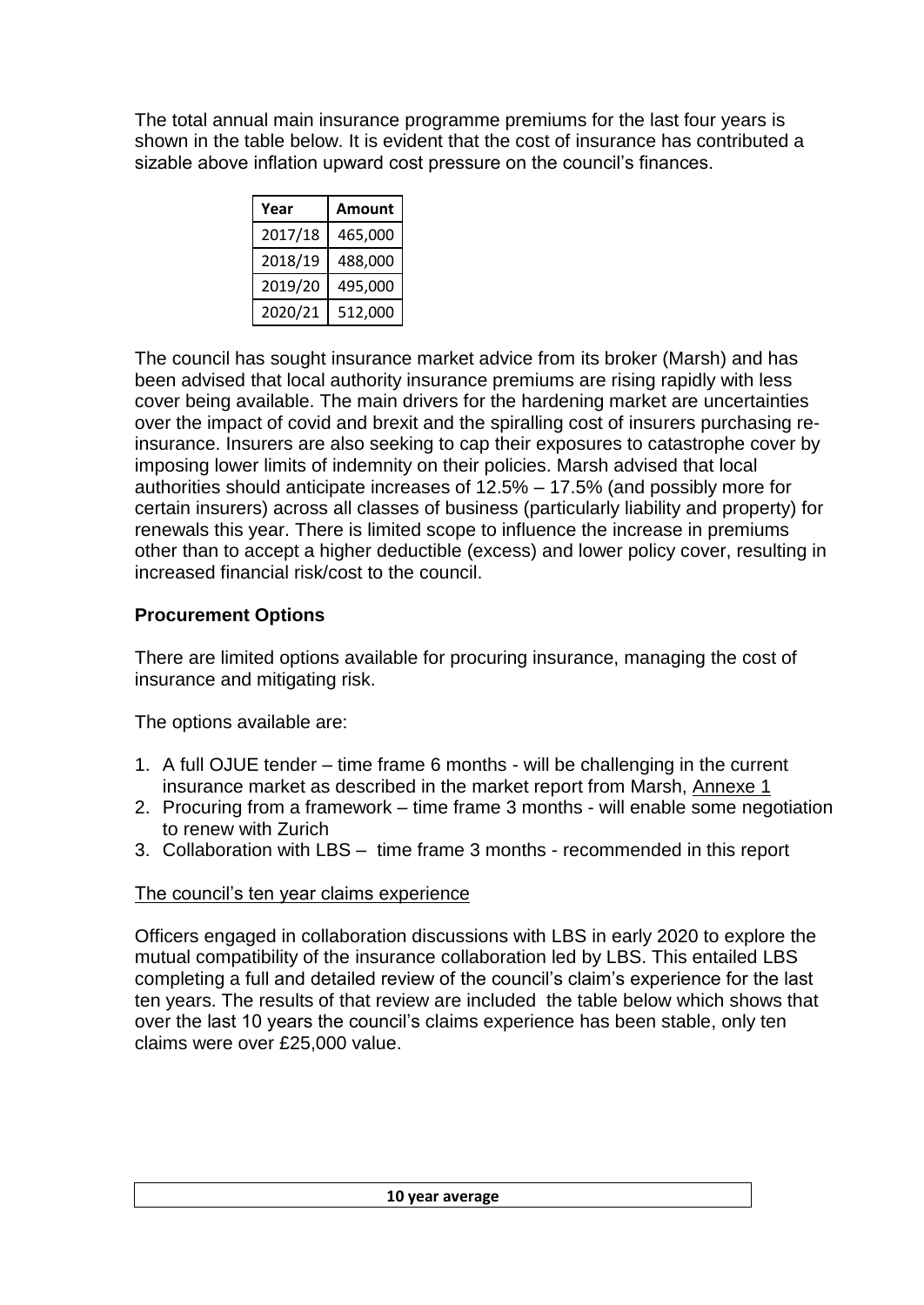| <b>Policy</b> | <b>Minimum</b><br>annual<br>claims | <b>Maximum</b><br>Annual<br>claims | Average<br>Annual<br><b>Claims</b> | <b>Minimum</b><br>annual<br>payment | <b>Maximum</b><br>Annual<br>payment | Average<br>annual<br>payments<br>£ |
|---------------|------------------------------------|------------------------------------|------------------------------------|-------------------------------------|-------------------------------------|------------------------------------|
| EL, PL,       |                                    |                                    |                                    |                                     |                                     |                                    |
| ΟI            | 10                                 | 29                                 | 15                                 | 626                                 | 102,164                             | 32,830                             |
| Motor         | 5                                  | 14                                 | 7                                  | 1,797                               | 8,671                               | 3,838                              |
| Property      | 2                                  | 10                                 | 5                                  | 0                                   | *353,105                            | 54,451                             |

EL, PL, OI: Employers Liability, Public Liability, Officer Indemnity

\* This figure includes a claim for flooded properties settled at £533,938 but capped at £250,000 for purposes of comparison to LBS pooled excess limit.

| Claims over £25,000 in last 10 years |                                                        |                |  |  |
|--------------------------------------|--------------------------------------------------------|----------------|--|--|
| <b>Public Liability</b>              |                                                        |                |  |  |
| Year                                 | <b>Description</b>                                     | <b>Total £</b> |  |  |
| 2010-11                              | Tree root subsidence damage to property                | 48,682         |  |  |
| 2012-13                              | Fall due property repair                               | 47,708         |  |  |
| 2012-13                              | Fall on footpath                                       | 52,381         |  |  |
| Property                             |                                                        |                |  |  |
| Year                                 | <b>Description</b>                                     | <b>Total</b>   |  |  |
| 2011-12                              | Fire in kitchen - dishwasher                           | 58,398         |  |  |
| 2013-14                              | Fire in one bedroom bungalow                           | 37,193         |  |  |
| 2013-14                              | Flooding to properties 34-41 & 54-58                   | 533,938        |  |  |
| 2013-14                              | Flooding to properties (no's 1, 44,45,48)              | 65,240         |  |  |
| 2016-17                              | Fire - suspected electrical fault - roof               | 42,382         |  |  |
| 2016-17                              | Flooding of boiler room and loss of electricity supply | 37,460         |  |  |
|                                      |                                                        |                |  |  |
| <b>Crime</b>                         |                                                        |                |  |  |
| Year                                 | <b>Description</b>                                     | <b>Total</b>   |  |  |
| 2013-14                              | Supplier invoice impersonation fraud                   | 73,537         |  |  |

Under the current insurance arrangements, the policy deducible element of a claim (excess) is funded from the insurance reserve except for a small department charge. A summary of the policy coverage is included on Annexe 2**.**

#### Detail of policy excesses

All liability claims (PL Public Liability, EL Employers Liability and OI Officials Indemnity) are subject to an excess of £5,000, this is split internally by the council with £500 departmental excess charged to the service area budget responsible for the claim and the balance of £4,500 is funded from the insurance reserve. Housing claims get charged to the Housing uninsured loss provision in the HRA.

Motor Claims, fleet vehicles have an excess of £250, contract cars have an excess of £200 (except for windscreens which is nil), and where the driver is responsible the excess is recharged/recovered from the driver.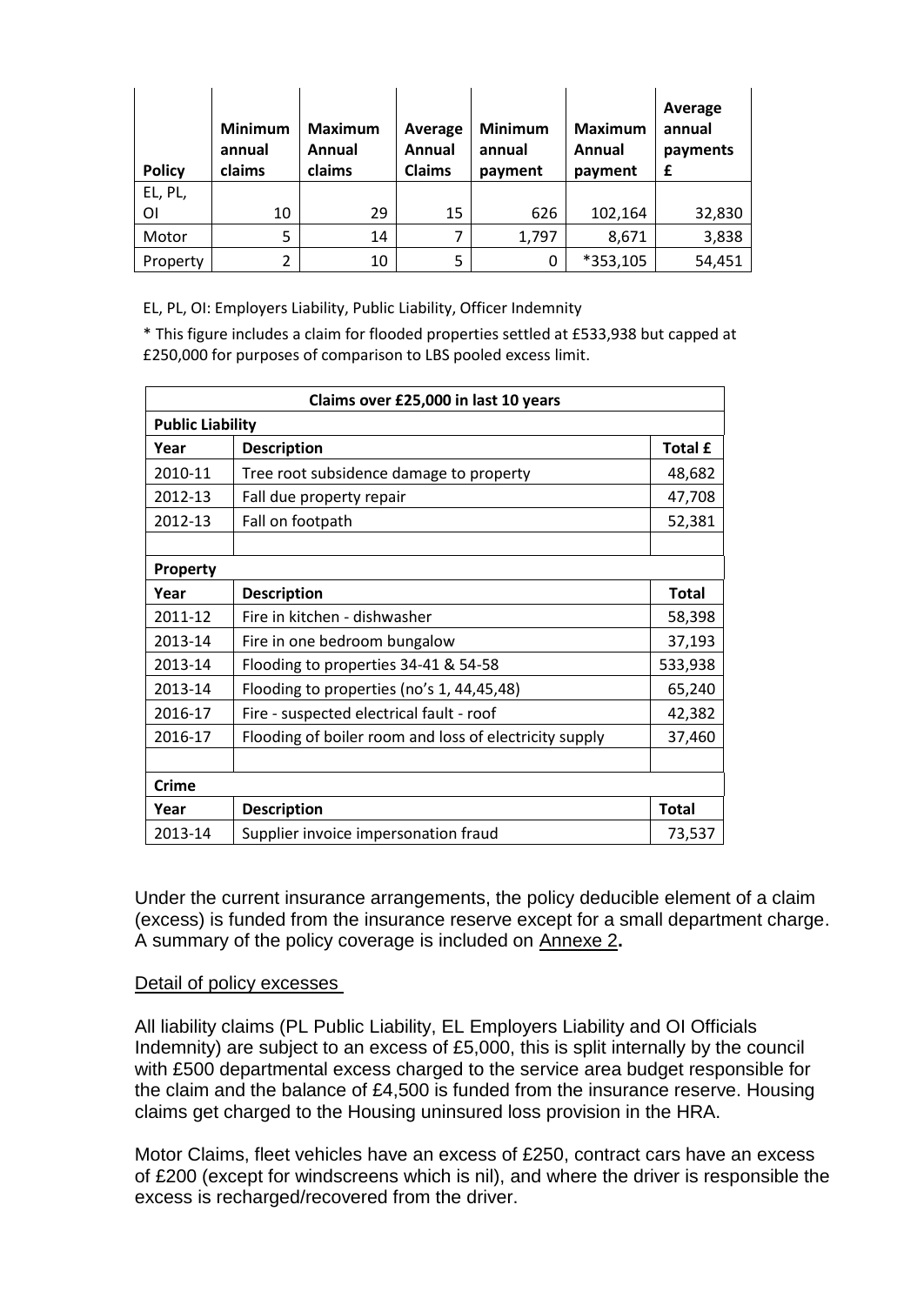Property, general property excess is £5,000 (again split £500, £4,500 as with liability claims), Housing excess is variable depending on causation.

### **LBS integrated insurance service collaboration**

#### **Background**

LBS operates an integrated insurance services (since 2012) for itself and five Surrey local authorities, namely Epsom and Ewell Borough Council, Surrey Heath Borough Council, Reigate and Banstead Borough Council, Tandridge District Council and Spelthorne Borough Council through a collaboration agreement and procures external insurance (for all parties to the collaboration) through a nine London borough consortium to gain economies of scale. The specific arrangements are detailed below.

#### **How the collaboration works**

The council will delegate its insurance function to LBS as the lead authority, including claims handling and negotiation and LBS will assume financial risk for Waverley's claims within the collaborative insurance programme. Claims up to the value of £250,000 for Liability and Property and £100,000 for Motor will be handed by the pooled fund, claim over this value will be handled by the external policies. The pooled fund is underwritten by LBS supported by a regular actuarial assessment and has a protection mechanism (see collaboration terms below). Waverley will pay an annual contribution into the self insurance fund and a share of the collective externally placed policies, the only additional cost to Waverley will be the excesses listed in Annexe 3 and summarised in the table below. This is in line with the current practice of excesses being charged to departments and the insurance reserve.

| <b>Public Liability</b>                      | £0     |
|----------------------------------------------|--------|
| <b>Employers' Liability</b>                  | £0     |
| Officials' Indemnity/Professional Negligence | £0     |
| Property                                     | £250   |
| Property - Money                             | £100   |
| <b>Property - Subsidence</b>                 | £1,000 |
| <b>Crime/Fidelity Guarantee</b>              | £5,000 |
| Motor - Own Damage                           | £250   |
| Motor - Third Party                          | £0     |

The council's current insurers will continue to be liable for claims with an incident date prior to 1 July 2021 (i.e. up to the expiry date of their cover), LBS will manage any claims for Waverley. LBS collaboration will assume liability for all claims with an incident date of 1 July 2021 or later (i.e. from the date Waverley are covered under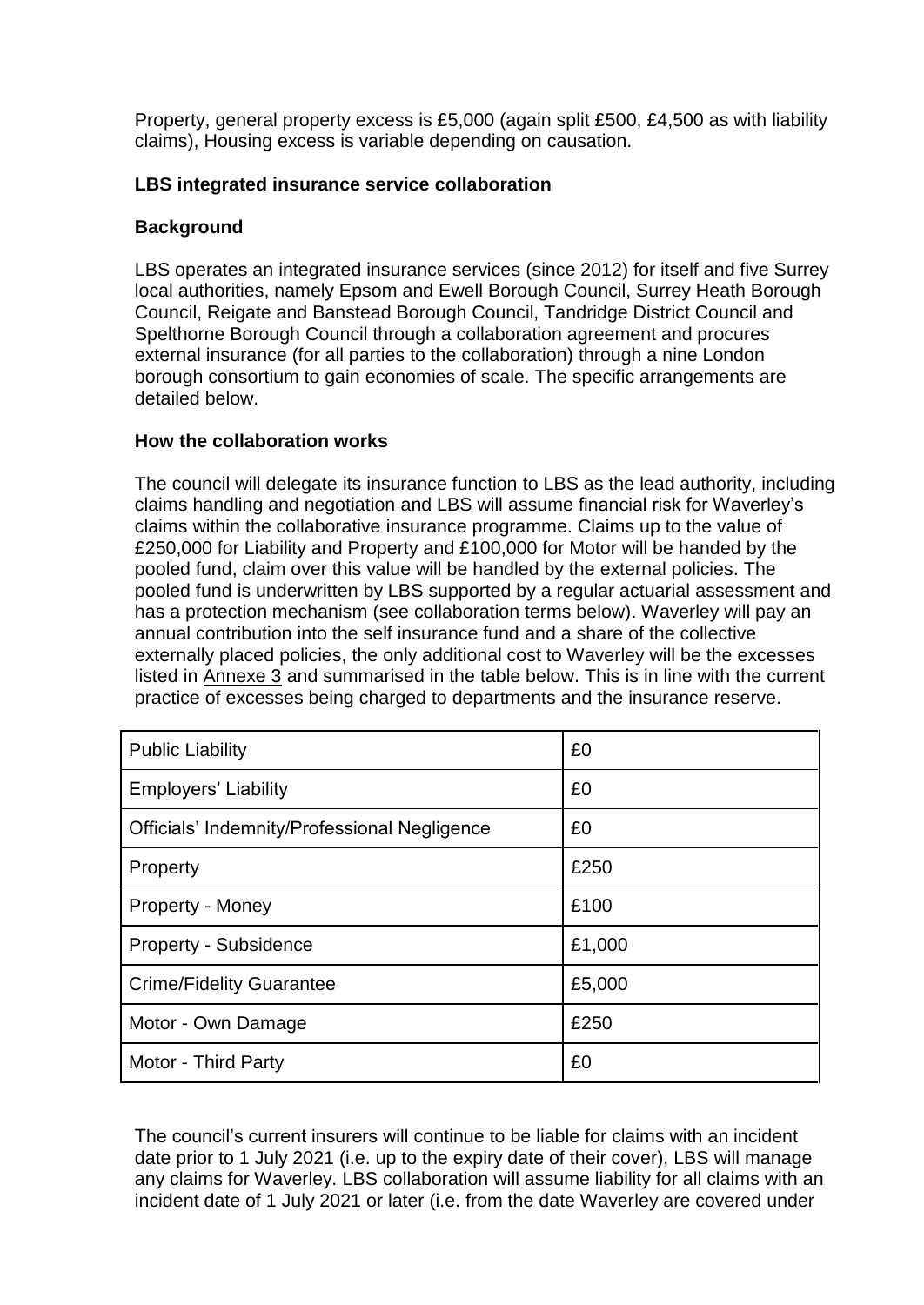the LBS programme) internally up to its policy excess (£250k and £100k), claims beyond this are handled by LBS's externally placed policies. Waverley will be added to these external policies, included in Annexe 3.

LBS's insurance team will also provide the following additional services, providing a significantly enhanced insurance administration capacity:

- Assistance with relevant FOI requests, complaints and members enquiries.
- Provision of management reports and data as agreed.
- Attendance at biannual client meetings in Waverley (or more frequently if required).
- Meetings with key claim generating services to discuss operational risk management and claim performance.
- Responding to internal requests for insurance advice or cover amendments.
- Procurement of insurance policies and related services in accordance with public procurement rules.
- Assistance with internal and external information to ensure that future enquiries are made direct to LBS.
- Management of the Claims Portal.
- Reasonable use of resources to gather information internally from Waverley in respect of claims handling information and preparation of insurance policy renewals

The LBS team structure is included on Annexe 4 for information.

## **The Collaboration agreement**

The councils will agreed to establish joint working arrangements to facilitate and coordinate the improvement, efficient and economical discharge of their insurance function in which LBS will act as the lead authority. The joint working relationship will be governed by a Collaboration Agreement that sets out the terms and the scope of the councils' co-operation.

The Councils agreed common goals and objectives throughout the course of the Collaboration Agreement include:

- Improving mutual efficiency by Waverley utilising LBS's established insurance expertise and LBS improving efficiency by spreading service costs over a wider base.
- LBS to commit resources in delivering day to day insurance guidance and claims handling to deliver an efficient and effective service to include periodic reporting, high level claims performance data and contract review meetings.
- Develop long term strategies for the most economic, efficient and effective provision of insurance cover.

In order to achieve these objectives, the Councils agree that they will work together with mutual trust, good faith and in an open, co-operative and collaborative manner and agree as a general principle that they will act in a spirit of mutual partnership and co-operation in respect of this Collaboration Agreement.

### **Collaboration terms**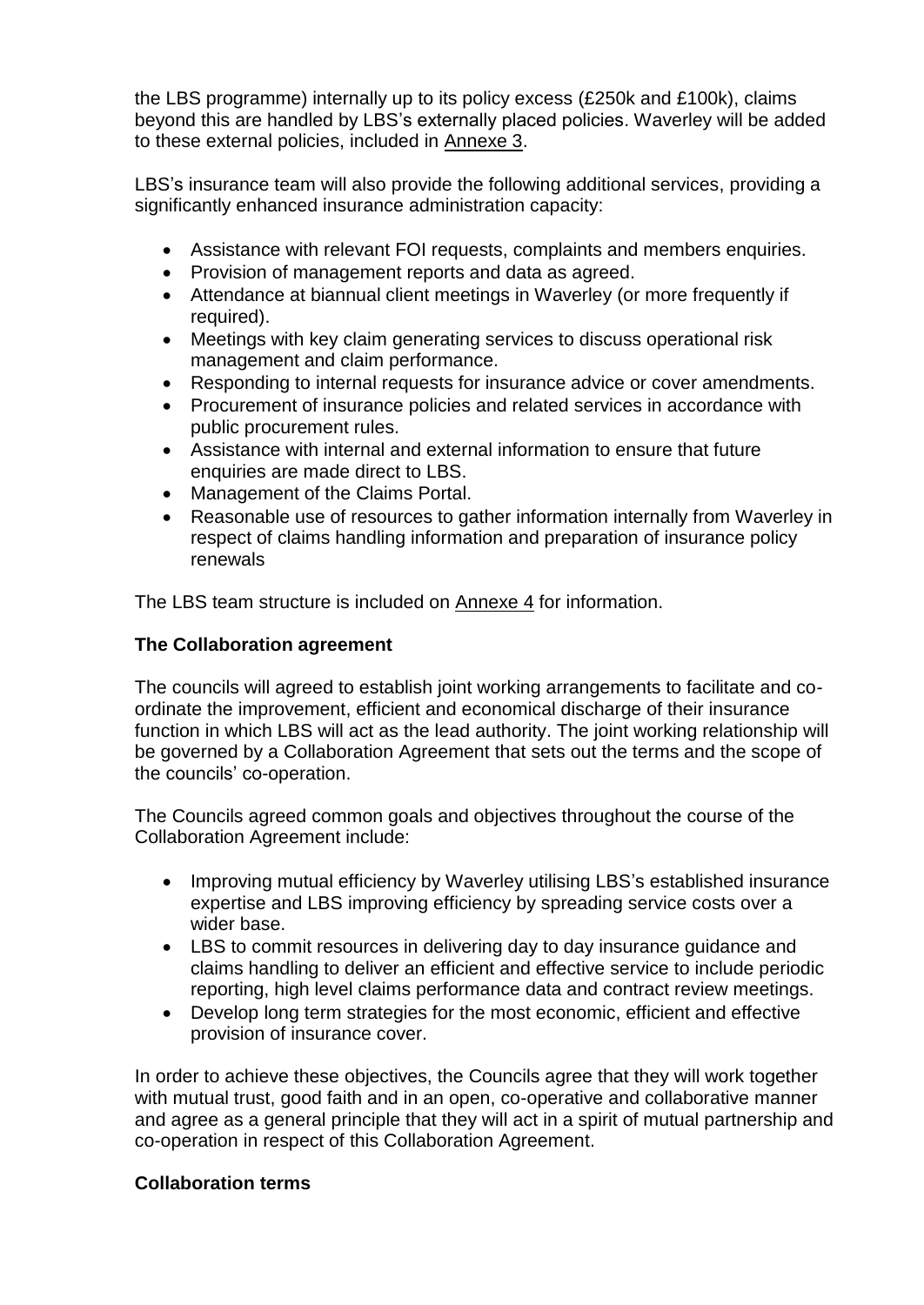The Collaboration Agreement will be for an initial 4.75 year term commencing on 1<sup>st</sup> July 2021 until 31 March 2026 and thereafter until terminated by either party on giving not less than twelve months prior written notice. No party can withdraw from the Collaboration Agreement before 31 March 2026 except for the following clauses:

- LBS may give 6 months' notice of withdrawal ahead of the end of the financial year should paid self-insurance losses exceed 150% of the total internal funding requirement for the current or preceding periods of insurance.
- Waverley may give 3 months' notice of withdrawal ahead of the end of the financial year should the proposed annual charge exceed 120% of the preceding annual charge.
- Either party shall have the right to terminate this Collaboration Agreement if the other party is in material breach of its obligations and fails to rectify that breach after having been given a reasonable opportunity to do so.

The three clauses above are designed to protect all councils within the pooled self insurance fund arrangement in the event of an individual councils' escalating claims experience. These withdrawal clauses provide an option to terminate as a last resort and is not a compulsory termination for example resulting from a single catastrophe claim event, in reality this will trigger a premium adjustment that Waverley can market test.

In the event of a withdrawal the Integrated Insurance Service will remain liable for any claims with an incident date within the collaboration period.

#### **Budget/costs**

The collaboration is not for profit and LBS charge a contribution towards its insurance administration service. This arrangement allows all parties to benefit from economies of scale and the pooling of risks and has seen a 13% reduction in annual insurance charge from LBS since 2016/17 in addition to the initial saving upon joining and the year on year inflation savings.

| <b>Policy/Service</b>           | 2021/22 Cost |  |
|---------------------------------|--------------|--|
| <b>External Premiums</b>        | £177,500     |  |
| <b>Property Claims Funding</b>  | £150,000     |  |
| <b>Liability Claims Funding</b> | £56,300      |  |
| <b>Motor Claims Funding</b>     | £8,000       |  |
| <b>Service Costs</b>            | £52,400      |  |
| <b>Grand Total</b>              | £444,200     |  |

The annual charge for 2021/22 will be as follows:

The charge for 2021/22 on a 9-month pro rata basis would therefore be £333,200. The full year charge is a net reduction on the estimated 2020/21 projected renewal premiums of between £132,000(actual saving £68k + inflation avoided @12.5% = £64k) and £158,000(actual saving £68k + inflation avoided  $@17.5% = 290k$ ). So, this is an immediate full year budget saving of £68,000 and a cost avoidance of between £64,000 to £90,000. The savings will be prorated between the General Fund and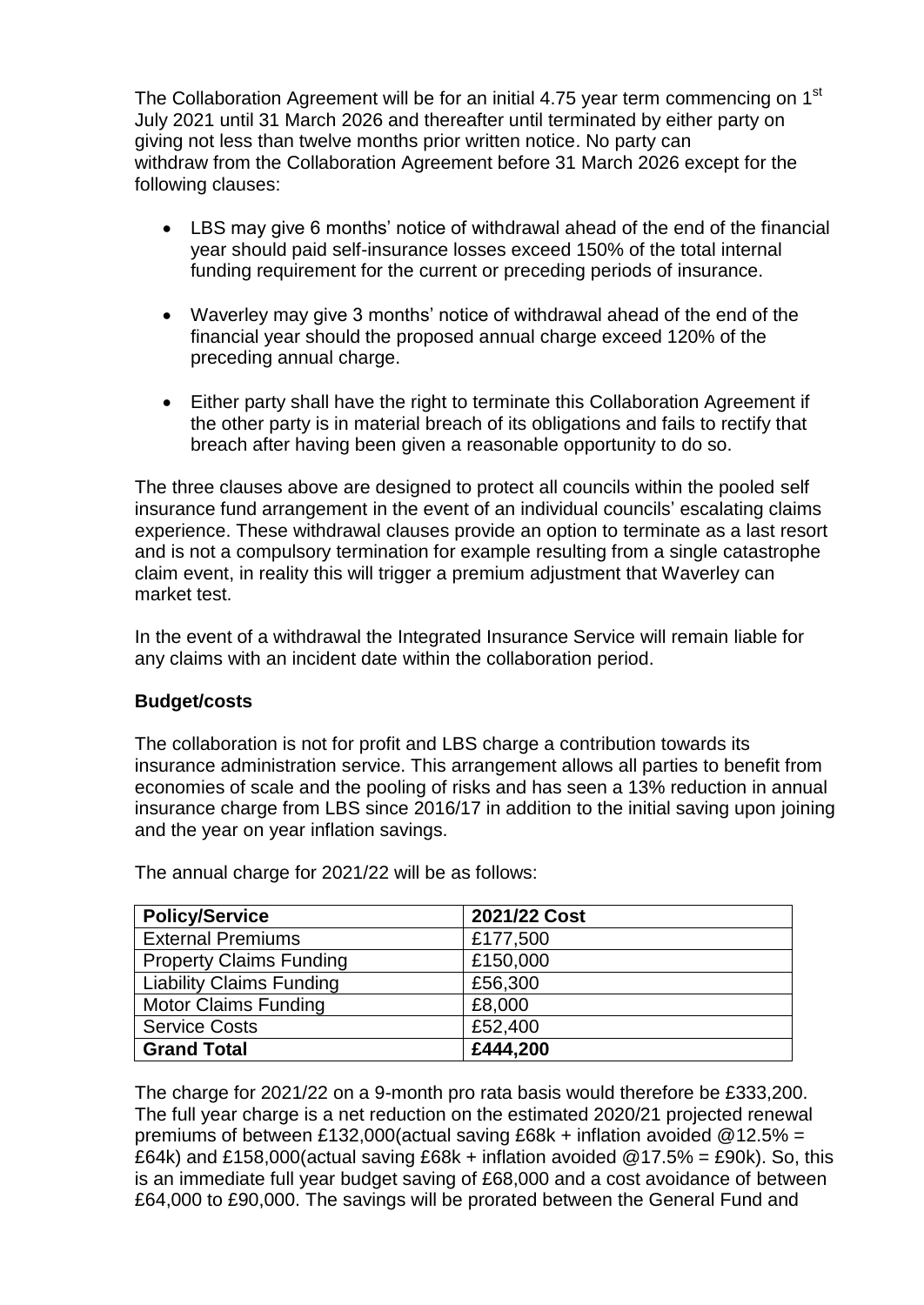HRA on a 55/45 basis.

The charge includes a contribution to the self-insurance fund (£9,545,900, March 2020), a share of the external insurance premiums and a proportion of the service costs as shown in the table above. LBS assume liability for this fund in the event of it being under provided.

The charge could decrease if external premiums are reduced or the claims experience improves to justify such a reduction. It could also increase for reasons outside of LBS's control that would impact all insured irrespective of this agreement. For example, a hardening insurance market that increases the cost of external insurance or an Insurance Premium Tax increase.

Additional savings can be achieved from the eventual release of the insurance broker (Marsh), saving £2,000 per year, and the insurance administrative software licence £2,500 per year.

The collaboration also increases our insurance service capacity whilst delivering a significant saving. LBS will add claims handling capacity for circa 25 self-handled claims from within its existing staff structure (see Annexe 4). The service will be delivered by the team as a whole, rather than having any borough specific staff. It is envisaged the service would, subject to COVID-19 restrictions, be provided primarily from LBS's Civic Offices but there would be flexible working to ensure there is a claims handling presence within Waverley if face-to-face meetings are required, for example to take a witness statement. LBS will also commit considerable time undertaking operational risk and technical improvements during the implementation period.

Waverley carries a significant insurance reserve to cover claims excess. The claims experience over a ten year average shows that this level of reserve is overprovided although this cannot be immediately released until all open claims (currently 20) have been resolved. The evaluation of a suitable provision can be completed as part of a wider reserves review scheduled on the value for Money and Customer Service Scrutiny Committee work programme.

#### **Risks**

LBS and the Surrey districts and boroughs cover similar functions and services, they have similar demographics and a wide range of urban and rural geography. LBS therefore has an in-depth understanding of the risk profile of all the Surrey authorities and experience of working with them since 2012. Waverley has no unique features from an insurance risk perspective that would incur any complication based upon the in-depth review completed by LBS.

Due diligence on LBS financial security indicated that LBS is financially sound. LBS had a General Fund net budget of £144million for 2019/20 and their outturn against this was £500,000 underspent. Their biggest budget pressure is as expected, Adult Social Care and Children's Services, with a net budget of £89million and an outturn overspend of £433,000. Their Medium Term Financial Strategy shows a cost pressure of £22million pre Covid over three years which is not significant against their net budget of £144million and General Fund balance of £7million.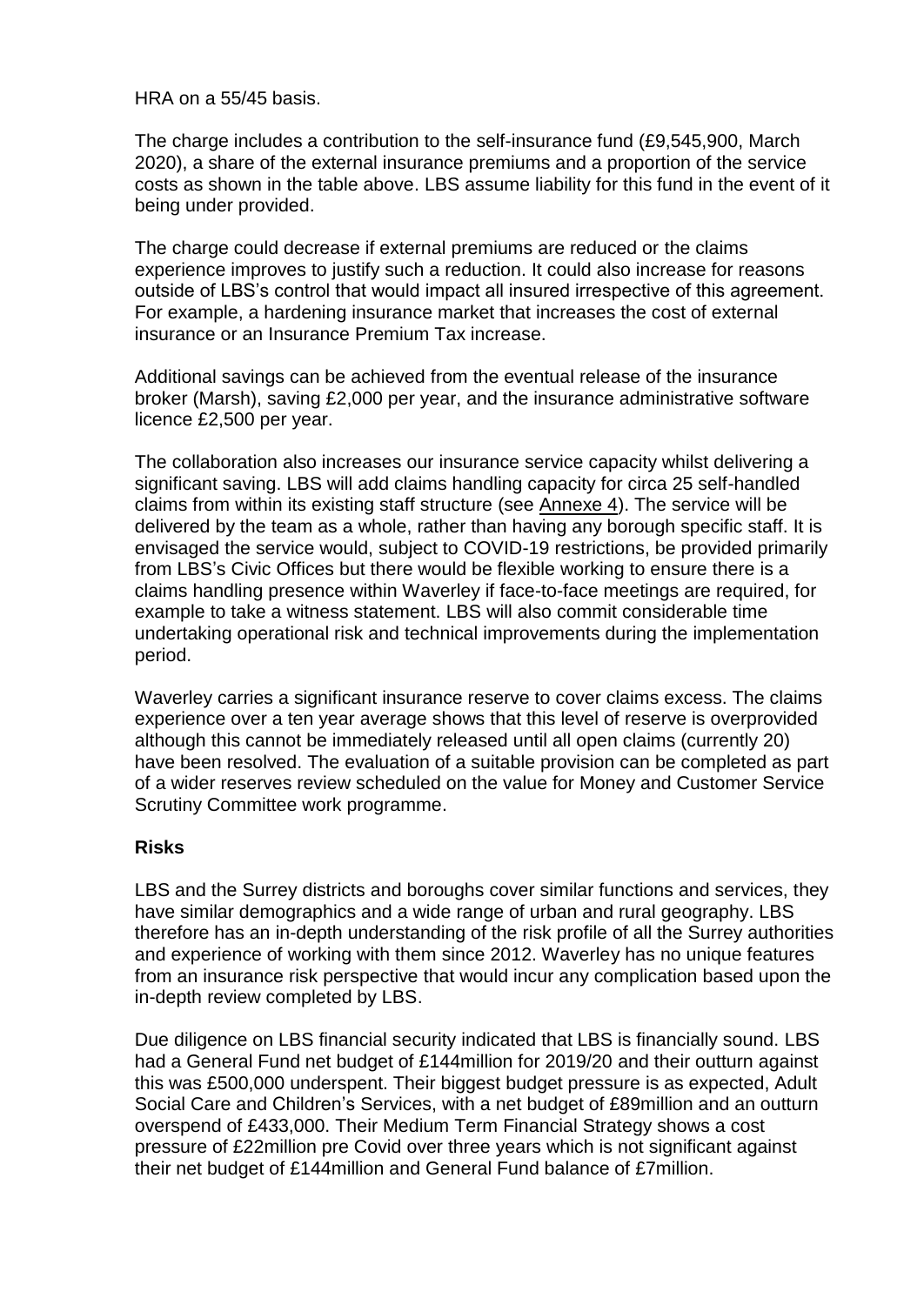The in-depth review by LBS also included a review of all claims over the last ten years including the policy detail of all current insurance policies. The outcome of this review was used to develop the collaboration proposal and pricing.

References have been taken up from all five Surrey authorities participating in the collaboration and all are positive about the quality of the administrative service and Value for Money of the pooling and external premiums being achieved.

LBS will indemnify Waverley against any loss occasioned as a result of negligence or omission as Lead Authority in respect of conducting Waverley's insurances covered under the collaboration agreement. In addition, LBS will not indemnify Waverley against any losses or damages incurred which would not be insured under the operative sections of the external insurance policies placed by LBS for the benefit of itself and its partners, including Waverley. If there is no external insurance policy in place for any risk and the cover is included within the terms of this Collaboration Agreement, a market standard local authority worded policy will be used.

Exit clauses – in the event that the council suffers a deteriorating claims experience or premium increase that results in the agreement to exit the collaboration, there is a six month window to procure alternative insurance or at least test the market against a revised LBS pricing.

Whilst LBS will manage insurance losses on behalf of Waverley which pre-date this Collaboration Agreement, those losses are to be funded by Waverley in accordance with the terms, conditions and exceptions of Waverley's previous contracts of insurance. Decisions to agree settlement will be referred with recommendations by LBS to Waverley's Insurance Officer.

#### **4. Background**

4.1 Not required, covered above.

### **5. Relationship to the Corporate Strategy and Service Plan**

5.1 Adequate insurance provision, risk management and value for money underpins all aspects of the Corporate Strategy.

#### **6. Implications of decision**

**6.1 Resource (Finance, procurement, staffing, IT)** Included in the report

#### **6.2 Risk management** Included in the report

# **6.3 Legal**

Under the Public Contracts Regulations 2015 local authorities, as contracting authorities, may purchase works, goods or services from or through a central purchasing body. Where they make such purchases, they are deemed to have complied with public procurement regulations, to the extent that the central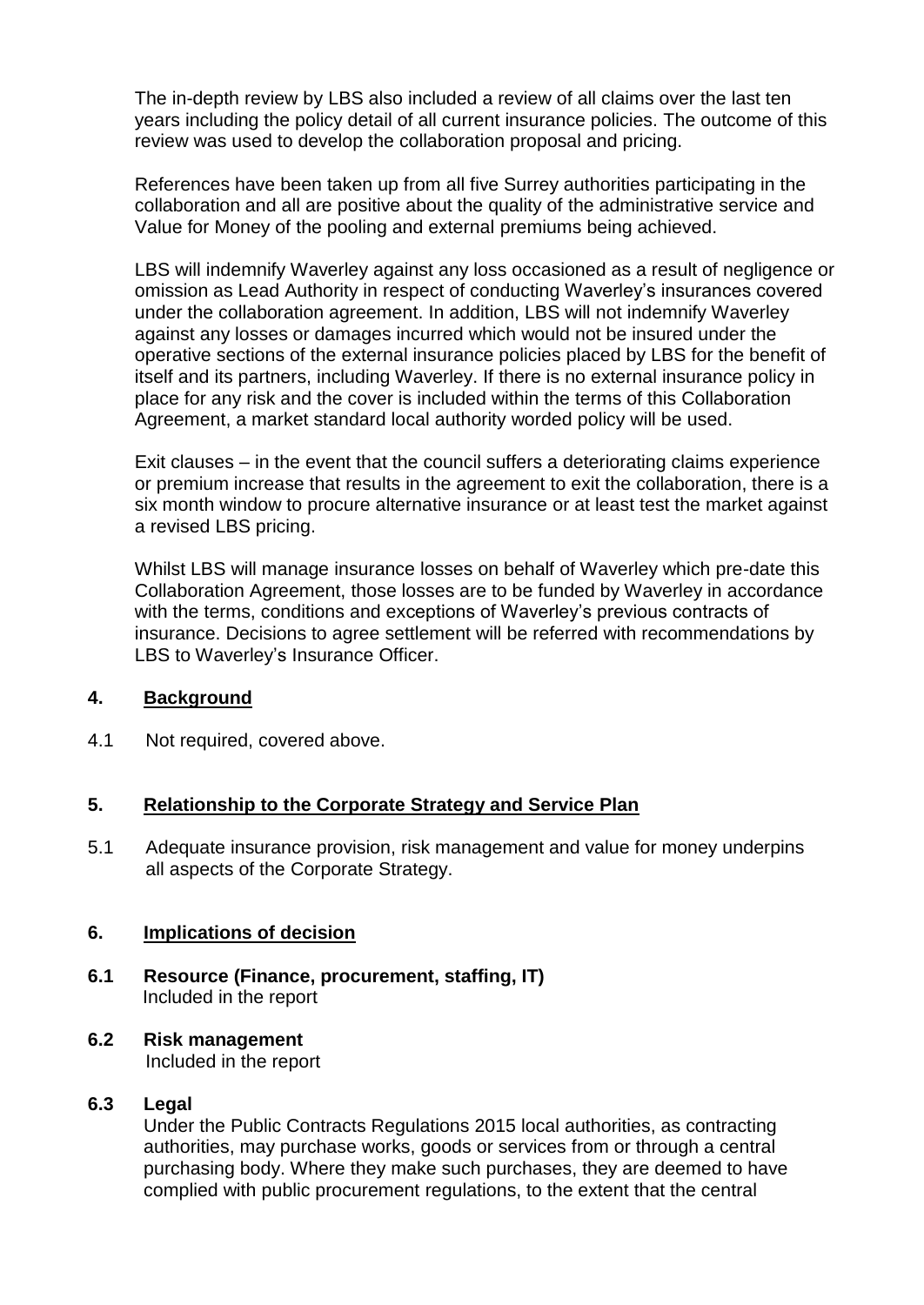purchasing body has complied with the rules. A central purchasing body includes a contracting authority that acquires supplies and/or services (such as insurance) intended for contracting authorities.

Pursuant to sections 9E, 9EA and 9EB of the Local Government Act 2000 the Secretary of State may by regulations make provision to permit local authorities to make arrangements for the discharge of their functions by another local authority and under Section 101(5) of the Local Government Act 1972 for the discharge of any of their functions jointly which are the responsibility of the executive of a local authority. The Local Authorities (Arrangements for the Discharge of Functions) (England) Regulations 2012 permit such arrangements.

In accordance with sections 101 and 111 of the Local Government Act 1972, and section 3 of the Local Government Act 1999, a number of local authorities have already agreed to enter into this Collaboration Agreement to establish a relationship between the authorities in relation to the provision of an Integrated Insurance Service.

#### **6.4 Equality, diversity and inclusion**

There are no direct equality, diversity or inclusion implications in this report. Equality impact assessments are carried out when necessary across the council to ensure service delivery meets the requirements of the Public Sector Equality Duty under the Equality Act 2010.

#### **6.5 Climate emergency declaration**

The savings in this proposal contributes to the mitigation of the significant cost pressures the council is facing and therefore helps to support the council fund the climate emergency declaration financial implications.

#### **7. Consultation and engagement**

7.1 Portfolio Holder for finance has been consulted, and references taken from the five Surrey districts and Boroughs already participating in the collaboration.

#### **8. Other options considered**

8.1 Included in the report

#### **9. Governance journey**

9.1 Management Board 23<sup>rd</sup> Feb Portfolio Holder 23<sup>rd</sup> Feb Executive briefing 9<sup>nd</sup> March Executive  $30<sup>th</sup>$  March

#### **Annexes:**